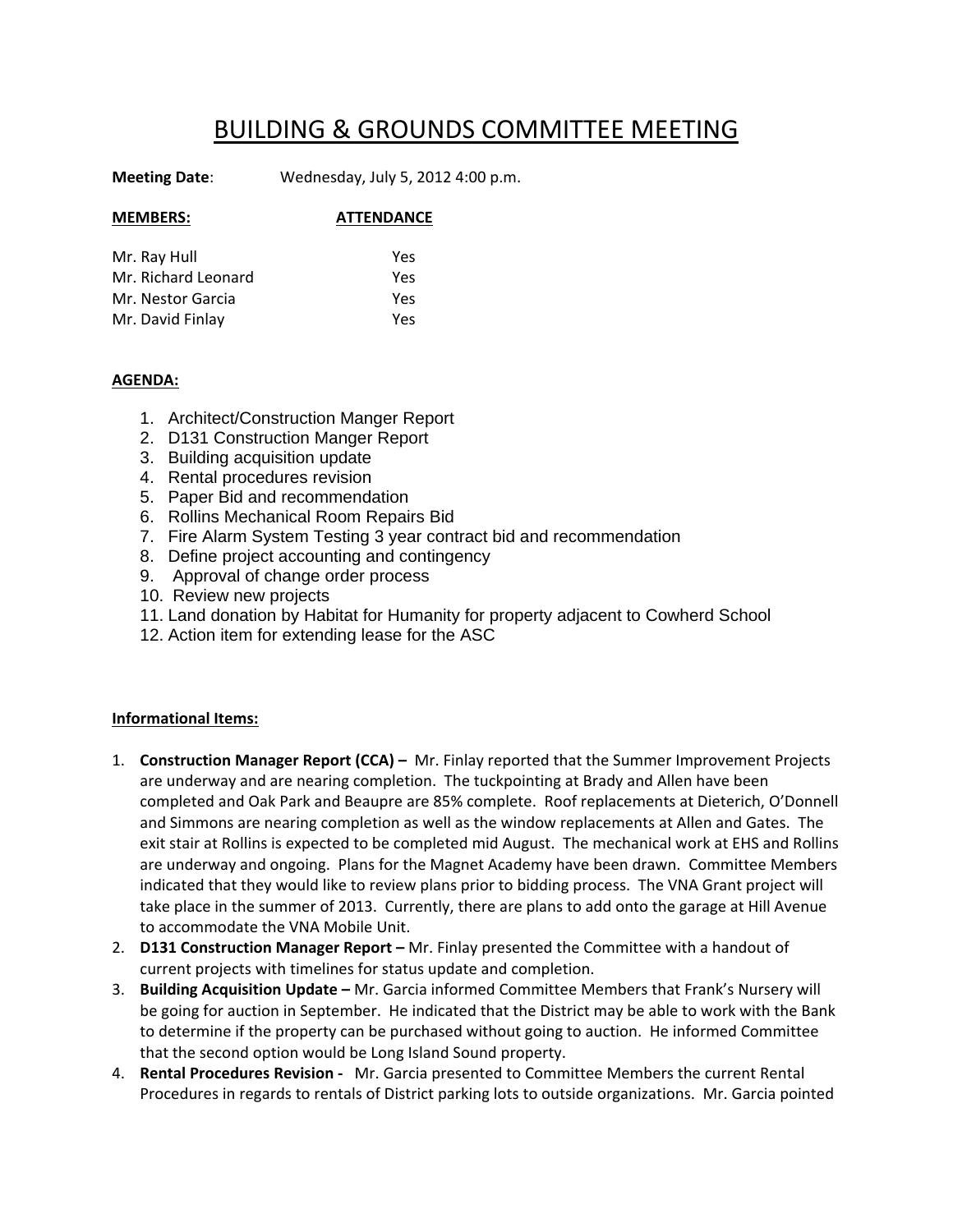out that policy 6.20 sets the guidelines for this type of rental. The Committee agreed that the No Charge fee for outside use of parking lots is ok. Mr. Hull suggested that there should be better communication between the District and neighbors when renting to large groups. He also suggested that large group rentals should be presented before the Board for approval. Mr. Hull also commented that the fees collected for rentals should be returned to Buildings and Grounds Budget. Mr. Leonard seconded the motion.

- 5. **Paper Bid Recommendation ‐** Mr. Finlay presented the Paper Bid results indicating that there were three (3) bidders with Midland Paper low bidder in the amount of \$176,893.20. Committee Members agreed to move to Finance for approval.
- 6. **Rollins Mechanical Room Repair Bid –** Mr. Finlay presented the Rollins Mechanical Room Bid results indicating that there were four (4) bidders with Youngren's low bidder in the amount of \$152,000.00. Committee Members agreed to move to Finance for approval. Committee Members had concerns regarding the moisture inside the lower level classrooms at Rollins. Mr. Garcia informed Committee Members that the water situation had been taken care of as well as the cleaning of the classrooms and mold testing had taken place with negative results. Mr. Garcia informed Committee Members that he will revisit the location to be sure there are no new developments.
- 7. **Fire Alarm/Sprinkler Testing and Recertification 3 year contract –** Mr. Finlay presented the bid results for the Fire Alarm/Sprinkler Testing and Recertification 3 year contract indicating that Fox Valley Fire and Safety was low bidder in the amount of \$62,100.00. He also indicated that the next low bidder was Alarm Detection in the amount of \$62,326.00. Mr. Finlay reported that we currently have been doing business with Alarm Detection. He reported that he had checked with the Better Business Bureau and Fox Valley Fire and Safety had 3 complaints with a rating of 89% and Alarm Detection had no complaints with a rating of 98%. The Committee Members indicated that they would like to move the bid from Alarm Detection in the amount of \$62,326.00 to Finance.
- 8. **Define project accounting and contingency –** Mr. Finlay reported to Committee Members that once the scope of work is defined and the go ahead is given, contingency funds are typically included and returned to District if not used in regular scope of work. The contingency is to be used for any unforeseen conditions that occur while completing the scope of work. If an emergency repair takes place during scope of work, contingency funds should not be used.
- 9. **Approval of Change Order Process –** Mr. Finlay reported to Committee regarding the change order process. Work that is beyond the scope of work requires a change order to be approved. Mr. Finlay will send Committee Members emails with quotes for change order approvals.
- 10. **Review new projects –** Mr. Finlay reported to Committee Members that the asphalt repairs will take place in the spring. He reported that Allen Elementary will be a complete tear out. He indicated that he had core borings performed and it showed  $3'' - 6''$  of stone instead of the  $8''$  that is required for the laying of 4" of asphalt. Waldo main entry Terre cotta is a safety issue. Mr. Finlay reported that he currently had a price of \$15,000.00 for repairs and is waiting on a second ( $2^{nd}$ ) quote. In addition, the knee wall is deteriorating and needs repairs. Mr. Finlay reported a pricing of \$35,000.00 and is also waiting for a fourth  $(4<sup>th</sup>)$  quote for this project. The Committee Members agreed to move forward with the repairs due to safety concerns.
- 11. **Land Donation by Habitat for Humanity for property adjacent to Cowherd School –** Mr. Rob Costello was present to present drawing on donation property adjacent to Cowherd School. This property is being donated by Habitat for Humanity. Mr. Hull suggested the property be cleared so it can be mowed and maintained. Mr. Augustine will be presenting this property donation to the Finance Committee on July 10, 2012 for approval.